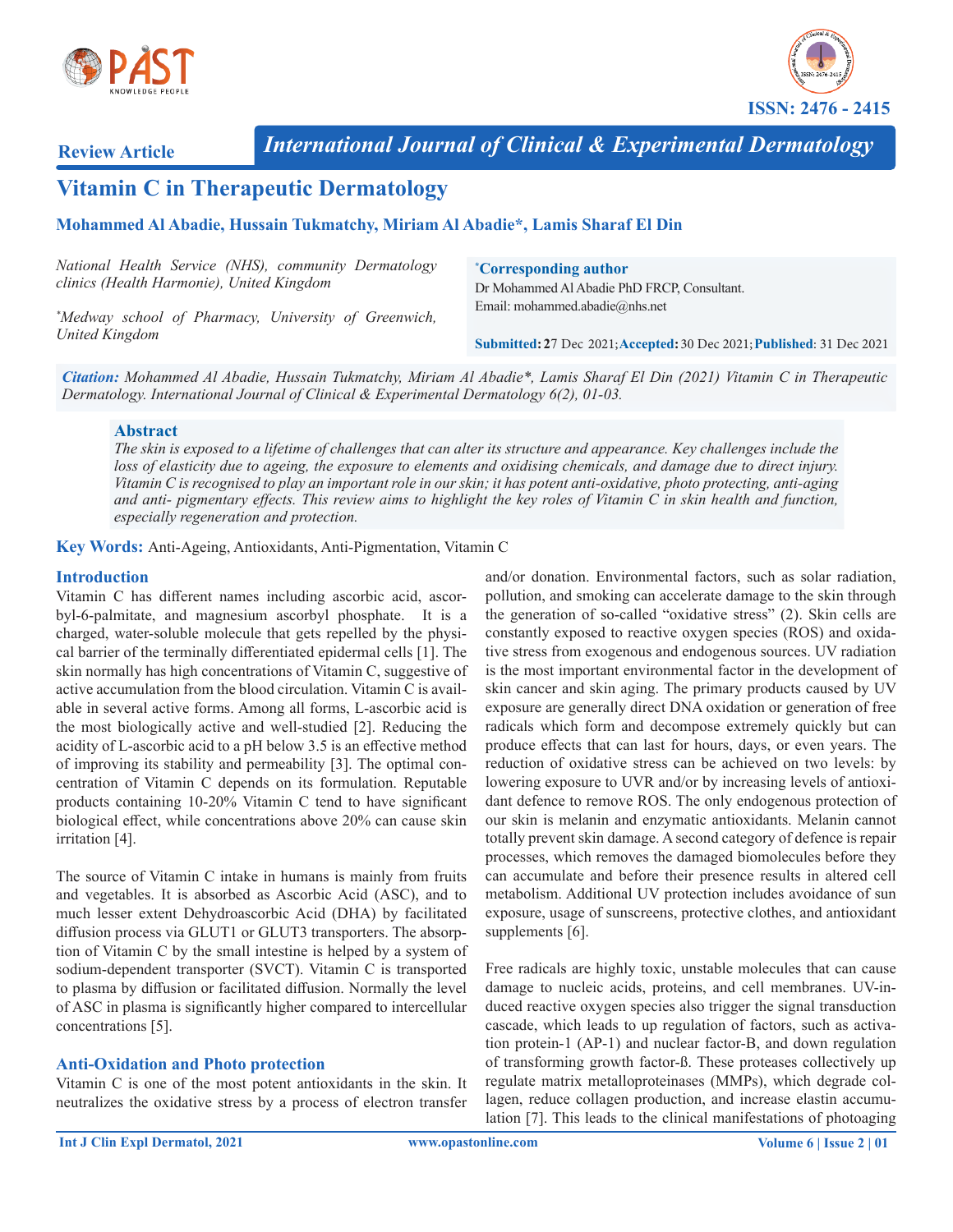pigmentation, telangiectasias, coarse texture, deep wrinkles, and solar elastosis.

Sunscreens are only partially effective in blocking free radicals produced by UV exposure. Vitamin C has been shown to inhibit the activation of AP-1, which leads to a reduction in MMP production and collagen damage [7]. One double-blind, placebo-controlled study on 10 subjects using 10% topical vitamin C over a 12-week period showed a statistically significant reduction in photoaged scores and improvement in wrinkling in Vitamin C-treated patients as compared to placebo [8]. Vitamin C can protect against UV-induced immunosuppression. CD1a-expressing Langerhans cells are antigen-presenting cells present in the epidermis, which act by initiating a protective immune response. Their numbers are decreased upon acute and chronic UV exposure [9]. Vitamin C-containing topical solutions have been shown to prevent the reduction of CD1a-expressing Langerhans cells upon UV radiation [10].

UV-induced erythema and thymine dimer mutations contribute to photo-carcinogenesis. In addition, UV-induced reactive oxygen species induce mutations on the p53 gene, which affect the repair of damaged deoxyribonucleic acid (DNA) and induce a process of programmed cell death (apoptosis) [11]. Clinical studies showed that Vitamin C-containing solutions have been shown to reduce UV-induced thymine dimers, thereby potentially reducing the risk of photo carcinogenesis [12].

#### **Anti-aging**

The role of Vitamin C in skin can be more closely understood by assessing the effects of its deficiency. Vitamin C deficiency is associated with poor wound healing, thickened stratum corneum, rapid subcutaneous bleeding. These findings suggest a role for Vitamin C in collagen formation and connective tissue morphology. The key signs of early scurvy include skin fragility, poor wound healing, and corkscrew hair growth [13]. Vitamin C plays a crucial role in reducing the effects of aging. Importantly, Vitamin C serves as a cofactor for prolyl and lysyl hydroxylase enzymes that cross-link and stabilize collagen fibers [14]. Vitamin C also directly activates the transcription factors involved in collagen synthesis and stabilizes procollagen messenger RNA (mRNA) that regulates Type I and III collagen synthesis. In addition, Vitamin C increases the gene expression of collagen and synthesis of the tissue inhibitor of matrix metalloproteinases MMP-1, which decreases collagen degradation [7]. A clinical study showed that daily application of 3% topical vitamin C over a four-month period led to a significant increase in the density of dermal papillae [15].

## **Anti-pigmentation**

Skin pigmentation results from melanin production by melanocytes and their subsequent transfer to keratinocytes. Vitamin C plays a key role as an anti-pigmentation agent. It interacts with copper ions at tyrosinase-active sites and inhibits the action of the

**Int J Clin Expl Dermatol, 2021 www.opastonline.com Volume 6 | Issue 2 | 02**

enzyme tyrosinase—the main enzyme responsible for the conversion of tyrosine into melanin—thereby decreasing melanin formation [16]. Although Vitamin C has been shown to suppress melanin production, its clinical effects may not be as effective as other topical products containing hydroquinone [17]. A systematic review by Saudi R et al (2020) [18] of 7 studies looking at the depigmenting effect of Vitamin C on hyperpigmented skin and gingiva. The studies strongly suggest effective response to Vitamin C, however they were associated with higher risk of bias.

### **Vitamin C and Inflammatory Dermatoses**

There is growing evidence to suggest a link between low vitamin C status and skin inflammatory conditions, such as atopic dermatitis. This was demonstrated by Shin J et al, 2016 [19], where patients with atopic dermatitis showed lower recorded plasma levels of Vitamin C. Furthermore, Vitamin C appears to play a pivotal role in the essential hydroxylation step during synthesis of ceramide, the main lipid component of the stratum corneum layer.

## **Vitamin C as Treatment**

Vitamin C is almost never measured in the skin and this information is needed before we can improve our understanding of what level of intake might be beneficial for skin health and protection against aging-related changes [20]. The concentration of Vitamin C varies from one area to another. In one study, Vitamin C content was measured in buccal keratinocytes, as these cells are proposed to be a good model for skin keratinocytes [1]. The keratinocyte Vitamin C concentration doubled upon supplementation of the participants with 3 g/day Vitamin C for six weeks, a dosage that is significantly higher than the recommended daily intake and would achieve plasma saturation and likely also tissue saturation [21]. Dietary supplementation is therefore only expected to be effective in elevating skin Vitamin C in individuals who have below-saturation plasma levels prior to intervention [13].

Topical delivery of Vitamin C to the skin is challenging, due to its water-solubility being repelled by the terminally charged epidermal layer [22]. Penetration becomes possible when the pH is lowered below 4 and with the active L-ascorbic Acid formulation. The use of derivatives are often needed to maintain the stability of Vitamin C and its efficient absorption into the skin. Topical formulations of Vitamin C often contain Vitamin E and a delivery vehicle. Vitamin C is the primary replenisher of vitamin E and works synergistically with vitamin E in the protection against oxidative damage [13].

## **Conclusion**

Vitamin C plays a pivotal role in the maintenance of healthy skin. This can be demonstrated by its effects on collagen synthesis, protection from UV harm, anti-oxidation, and wound healing. Because Vitamin C deficiency results in impaired function, it is assumed that increasing intake will be beneficial. However, there are no studies that have measured Vitamin C levels or intake and associated aging changes [23]. Continuous efforts are being made